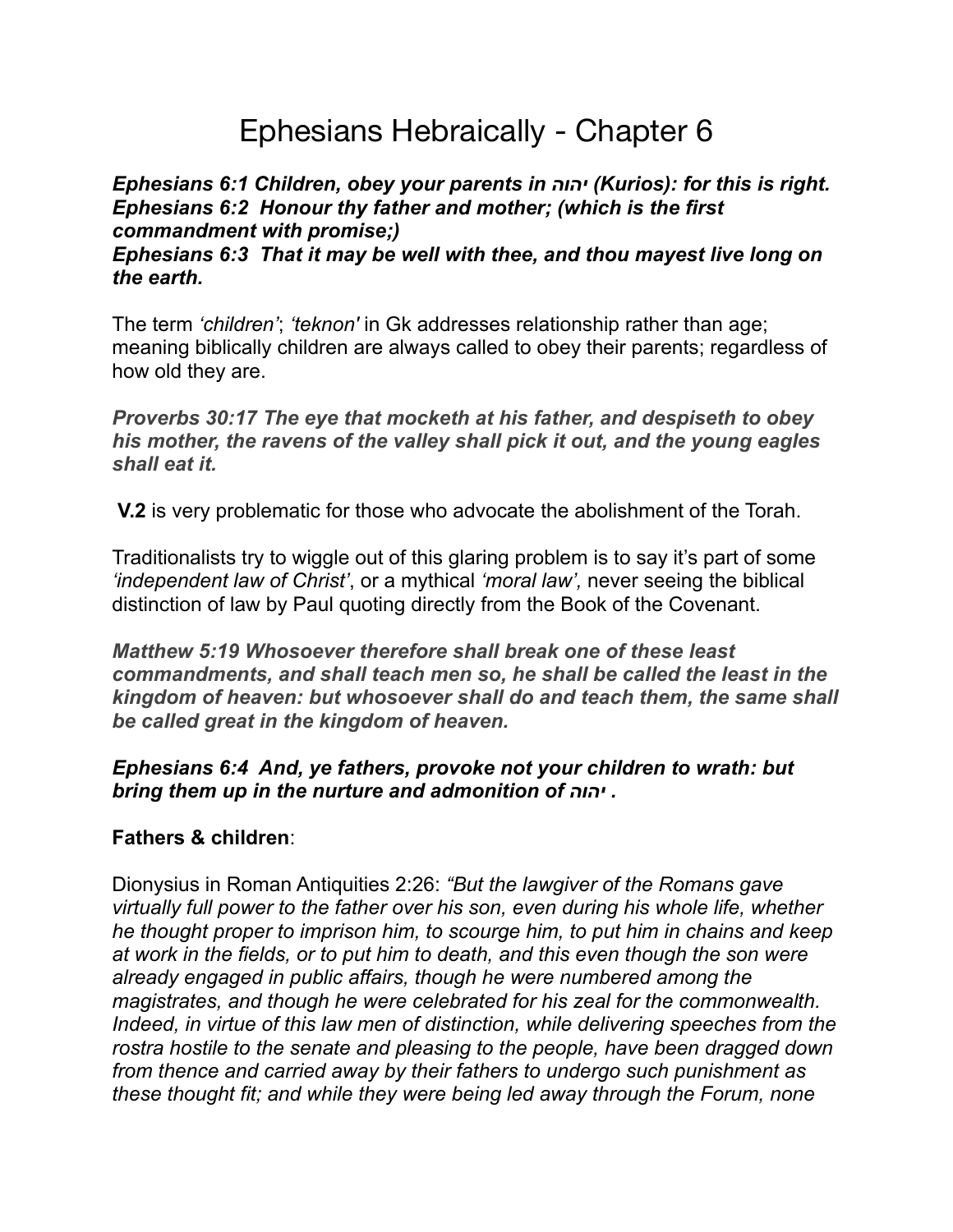*present, neither consul, tribune, nor the very populace, which was flattered by them and thought all power inferior to its own, could rescue them."* 

Paul doesn't want this kind of absolute authority within the assembly.

*Proverbs 22: 6 Train up a child in the way he should go: and when he is old, he will not depart from it.*

*Proverbs 23:13 Do not withhold correction from a child. If you strike him with a rod, he will not die.14 Punish him with a rod, and deliver his soul from hell.* 

*Ephesians 6:5 Servants, be obedient to them that are your masters according to the flesh, with fear and trembling, in singleness of your heart, as unto Moshiach;* 

*Ephesians 6:6 Not with eyeservice, as menpleasers; but as the servants of Moshiach, doing the will of Elohim from the heart; Ephesians 6:7 With good will doing service, as to יהוה, and not to men.*

Slavery abounded within the Greco Roman world; as many as one-third to half of the total population in the Roman Empire were slaves-about 60 million; and Paul wasn't actively trying to overthrow it:

*1 Corinthians 7:21 Were you called being a slave? care not for it: but if thou mayest be made free, use it rather.*

 The tension of their new found spiritual freedom juxtaposed with their position they still found themselves within a societal setting.

Freedom in Yahusha changed the dynamic of the relationship between master and slave *(what if both were believers?*) both's attitudes and behavior were put into new light!

*Ephesians 6:8 Knowing that whatsoever good thing any man doeth, the same shall he receive of יהוה, whether he be bond or free. Ephesians 6:9 And, ye masters, do the same things unto them, forbearing threatening: knowing that your Master also is in heaven; neither is there respect of persons with him.*

James 5:4 comes into view: *Behold, the wages of the workers who mowed your fields—which you kept back by fraud—are crying out against you. And*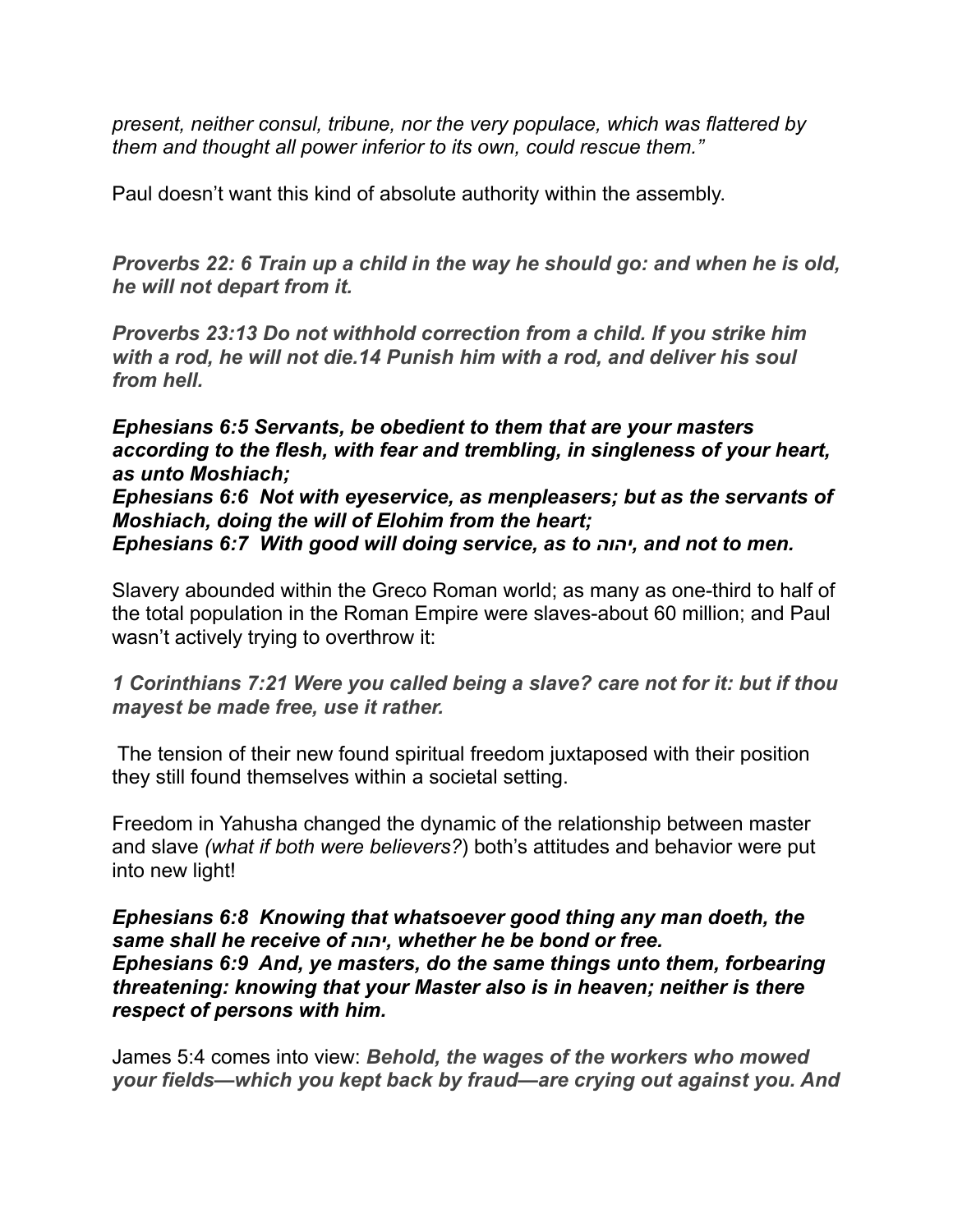*the cries of the harvesters have reached the ears of the Master of Sabaoth/ Master of Hosts.* 

Equality will be demonstrated and determined by יהוה is Paul's point!

### *Ephesians 6:10 Finally, my brethren, be strong in יהוה, and in the power of his might.*

*Ephesians 6:11 Put on the whole armour of Elohim, that ye may be able to stand against the wiles of the devil.*

*Question;* is the armor of Ephesians 6, the armor of a Roman soldier or the High Priest?

*Neither!* 

Traditional Christianity - Roman Soldier.

Messianic Movement - High Priest.

Both come to those conclusions by using Eisegesis - introducing their own presuppositions, agenda's and biases into the text, trying to prove their pre-held views.

This is called *'confirmation bias'* or *'inductive reasoning'* rather than using the bible as a whole for *'deductive reasoning'.* 

*Ephesians 6:12 For we wrestle not against flesh and blood, but against principalities, against powers, against the rulers of the darkness of this world, against spiritual wickedness in high places.* 

*Ephesians 6:13 Wherefore take unto you the whole armour of Elohim, that ye may be able to withstand in the evil day, and having done all, to stand. Ephesians 6:14 Stand therefore, having your loins girt about with truth, and having on the breastplate of righteousness;*

*Ephesians 6:15 And your feet shod with the preparation of the gospel of peace;*

*Ephesians 6:16 Above all, taking the shield of faith, wherewith ye shall be able to quench all the fiery darts of the wicked.*

*Ephesians 6:17 And take the helmet of salvation, and the sword of the Spirit, which is the word of Elohim:*

**Spiritual warfare: יהוה vs the gods:**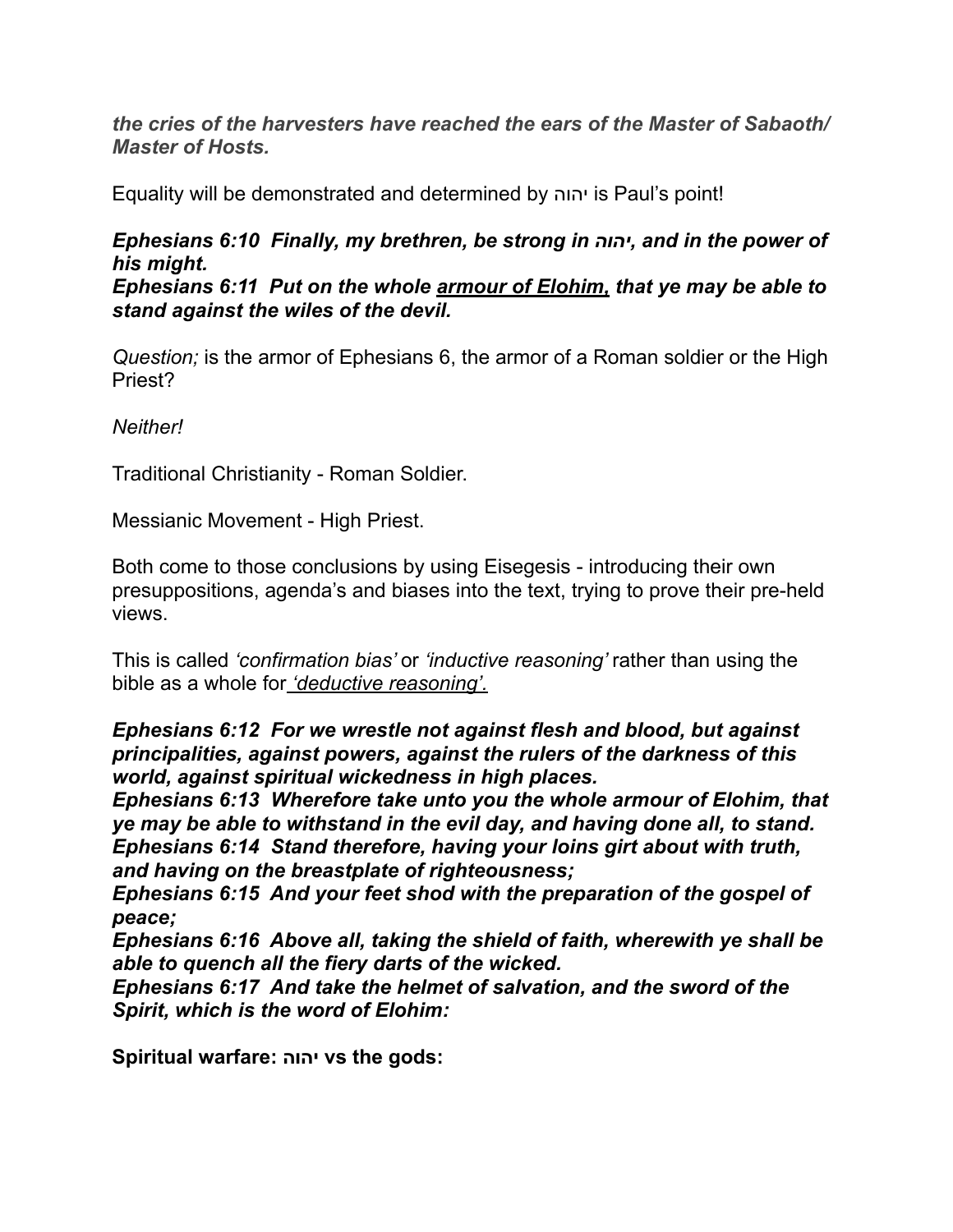*Psalms 82:1 'Elohim' has taken his place in the divine 'el'council; in the midst of the 'elohim' he holds judgment:*

*"The Watchers,"* as Daniel calls them: *Daniel 4:17 "This sentence is by the decree of the angelic watchers And the decision is a command of the holy ones, In order that the living may know That the Most High is ruler over the realm of mankind, And bestows it on whom He wishes And sets over it the lowliest of men."*

*Daniel 4:13 'I was looking in the visions in my mind as I lay on my bed, and behold, an angelic watcher, a holy one, descended from heaven.*

The Jews of Yahusha's time were silenced because they were aware of this reality:

*John 10:34 Yahusha answered them, "Has it not been written in your Law, 'I said you are elohiim'? "If he called them elohim, to whom the word of Elohim came (and the Scripture cannot be broken), do you say of Him, whom the Father sanctified and sent into the world, 'You are blaspheming,' because I said, 'I am the Son of Elohim'?*

Yahusha is rebuking the Jews for allowing the existence of *elohim* other than the Father, but they wouldn't accept His claim to be Elohim - *hypocrisy!* 

*Deuteronomy 10:17 "For the יהוה your Elohim is the Elohim of elohim and the adon/Master of adon/masters the great, the mighty, and the awesome Elohim who does not show partiality nor take a bribe.* 

There are many gods, but only one יהוה , who is Elohim of elohim.

*DEUTERONOMY 32:8 When the Most High gave to the nations their inheritance, when He separated the sons of men, He fixed the bounds of the peoples according to the number of the SONS OF GOD.*

Islam teaches singular monotheism, Christianity adopted trinitarianism from the Greek pantheon of polytheism and by employing classic syncretism declares it as monotheism; whereas the bible actually teaches plural monotheism - יהוה Echad - a compound; plural, divine unity.

We know there was a fall from within the divine counsel in the heavens (Ezekiel 28 / Revelation 12:4 ). One third fell with the Moshiach Cheruv the chief elohim of YHWH's council who led an adversarial army of elohim to rebel against יהוה.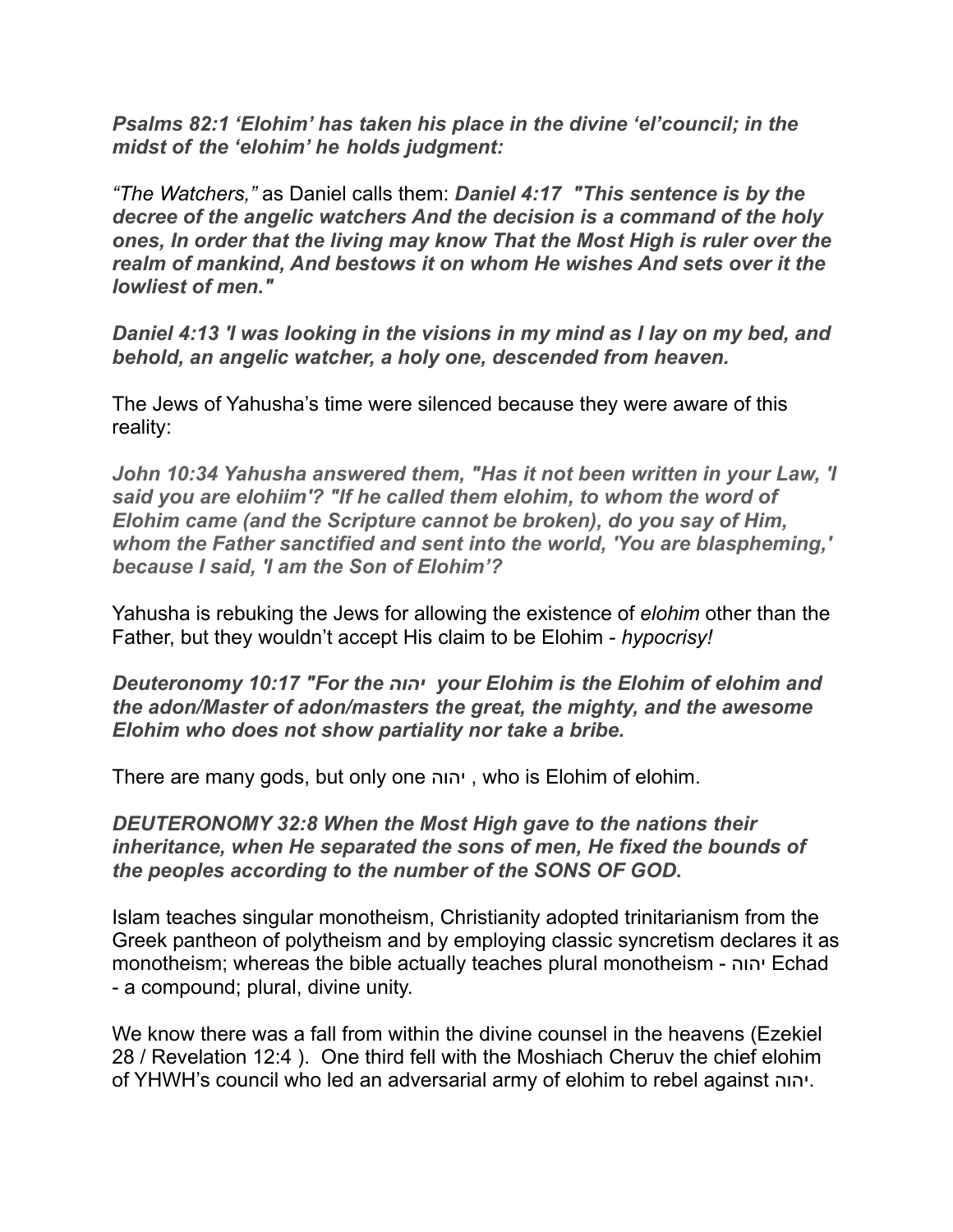The Adversary elohim or Satans to influence the nations - they became the gods of the nations - adversaries against man.

There is actually one Heylel Ben Shachar - Cresent Moon-Son of the Morning; who we commonly call S.a.tan. But in reality there are a whole fallen council of Satan's-fallen elohim, from YHWH's divine council.

A heavenly council & a hellish council - one led by יהוה ;one led by Lucifer.

The nations have their own *'gods,*' who are mortal, but they don't have יהוה , who alone is immortal and is omnipotent, omniscient, and omnipresent.

The title *"יהוה Tzeva." 'יהוה of hosts"* reflects יהוהs rulership over the created elohim - these *"armies"* refer to celestial battalions belonging to the Creator.

Jeremiah and Micah both had access to the divine council in session; they overheard what the King and His counsellors decided to do regarding specific human situations.

*Jeremiah 23:18 "But who has stood in the council of יהוה , That he should see and hear His word? Who has given heed to His word and listened?*

*2 Chronicles 18:18: Micaiah said, "Therefore, hear the word of the יהוה . I saw יהוה sitting on His throne, and all the host of heaven standing on His right and on His left. "YHWH said, 'Who will entice Ahab king of Israel to go up and fall at Ramoth-gilead?' And one said this while another said that. "Then a spirit came forward and stood before יהוה and said, 'I will entice him.' And יהוה said to him, 'How?' "He said, 'I will go and be a deceiving spirit in the mouth of all his prophets.' Then He said, 'You are to entice him and prevail also. Go and do so.' "Now therefore, behold, יהוה has put a deceiving spirit in the mouth of these your prophets, for יהוה has proclaimed disaster against you."* 

*Deuteronomy 4:19: And beware not to lift up your eyes to heaven and see the sun and the moon and the stars, all the host of heaven, and be drawn away and worship them and serve them, those which יהוה your Elohim has allotted to all the peoples under the whole heaven.*

Here we are told that יהוה has assigned *"the host of heaven"* to the peoples of the earth; meaning; *"all non Israelites."* 

These *"host of heaven"* are the same *"rulers, powers, world forces, and spiritual forces in the heavenly places"* that Paul speaks of in Ephesians 6:12.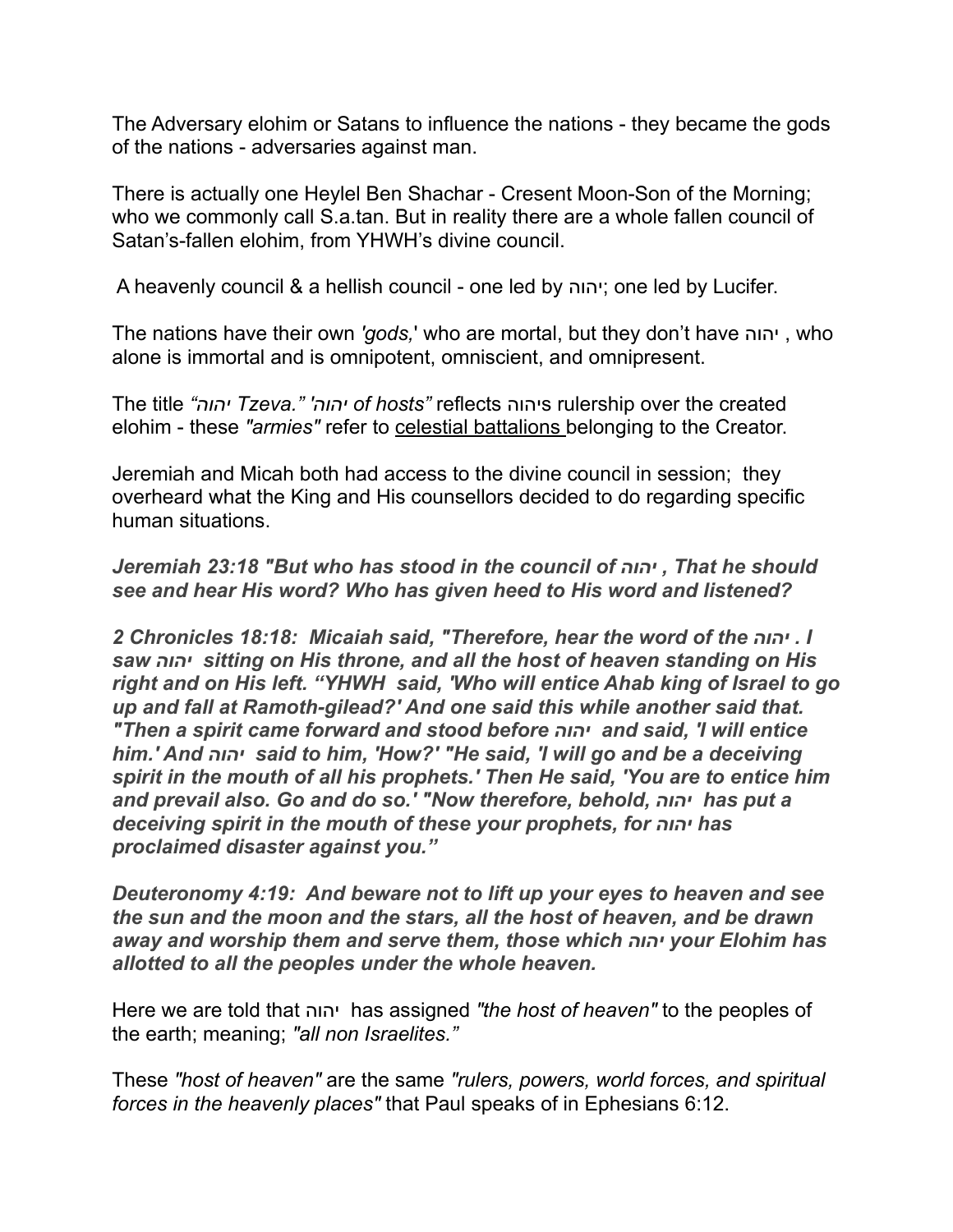יהוה allotted watchers to influence the nations.

*Job 38:7 When the morning stars sang together And all the sons of Elohim shouted for joy?* 

These *"morning stars"* and "*sons of elohim*" are names of divine council members.

Timothy said of Yahusha that He *"who alone has immortality, who dwells in unapproachable light, whom no one has ever seen or can see. To him be honor and eternal dominion. Amen. 1 Timothy 6:16.* 

These lesser deities, these Watchers were judged by יהוה.

*Psalms 82:6 I said, "You are elohim, sons of the Most High, all of you; nevertheless, like men you shall die, and fall like any prince."* 

### **Eight articles of armor:**

- 1. **Stand:** nâtsab **נצב** means you're appointed as an officer of יהוה able to *petition יהוה and his council for assistance*; they'll in turn set you as a pillar that'll rear up a sharp boundary to the enemy.
- 2. **Belt of truth –**girded with the Word: *Exodus 12:11 " 'Here is how you are to eat it [the Passover lamb]: with your belt fastened.*
- 3. **Shoes of Peace/Shalom** preparation of the Gospel: *Isaiah 52:7 How beautiful upon the mountains are the feet of him who brings good news.*
- 4. **Breastplate of righteousness:** *Isaiah 59:17 He put on righteousness as his breastplate, salvation as a helmet on his head; he clothed himself with garments of vengeance and wrapped himself in a mantle of zeal.*
- 5. **Shield of faith**  a large shield that covered the entire person this is the belt er functioning wholly in spirit, soul & body - covering the entire person!
- 6. **Helmet of salvation**: *Isaiah 59:17 He put on righteousness as his breastplate, salvation as a helmet on his head; he clothed himself with garments of vengeance and wrapped himself in a mantle of zeal.*